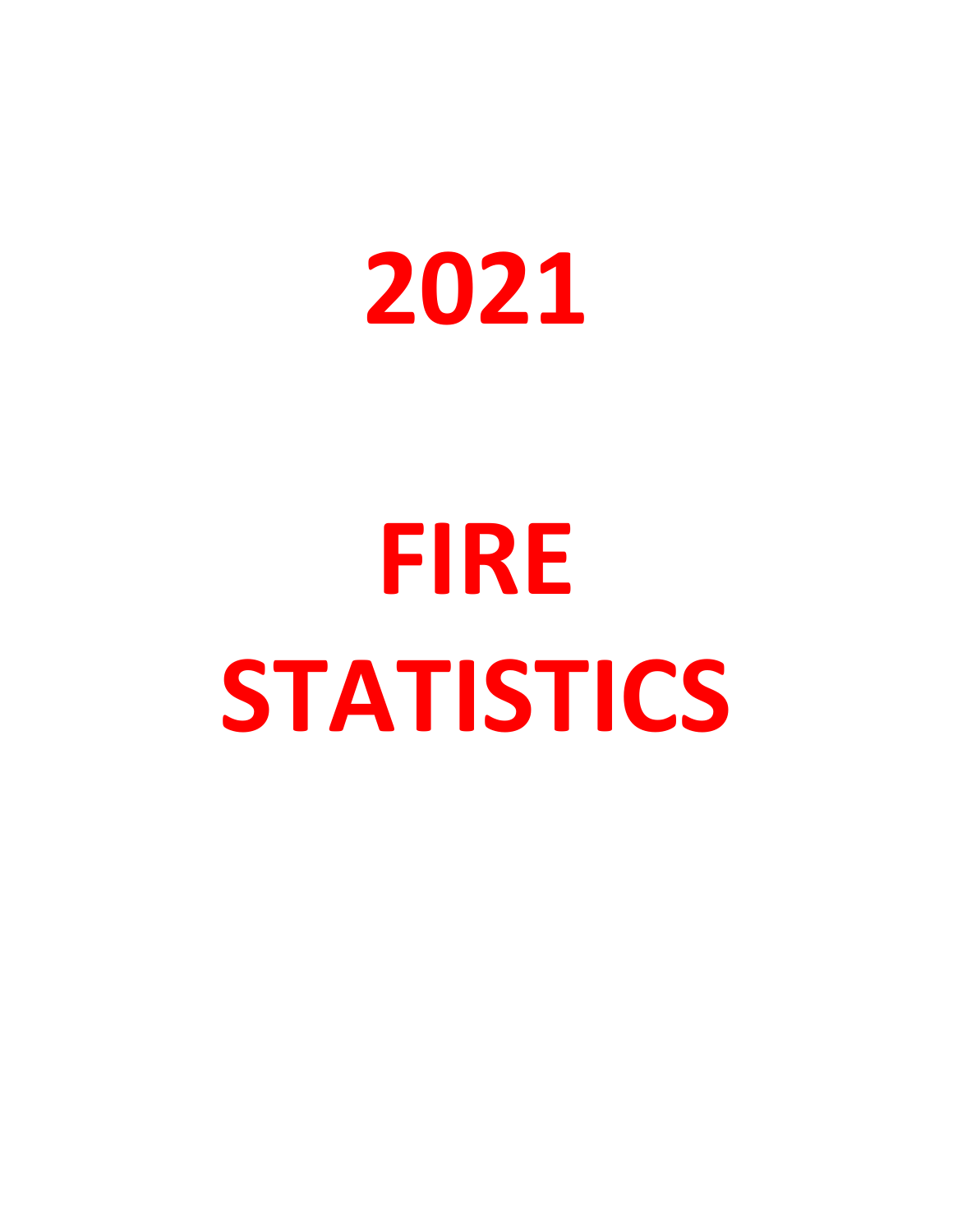## **OCONEE COUNTY FIRE RESCUE Year 2021**

| <b>Type of Call</b>                               | <b>Number of Calls</b> | <b>Average Response Time</b> |
|---------------------------------------------------|------------------------|------------------------------|
| <b>Structure Fires</b>                            | 17                     | 9.29                         |
| Structure Fires - Out Upon Arrival                | 11                     | 8.18                         |
| Vehicle Fires and Farm Equipment                  | 21                     | 8.38                         |
| Vehicle Fires and Farm Equipment – Other Counties | $\overline{2}$         | N/A                          |
| Grass, Woods and Hay Fires                        | 37                     | 8.65                         |
| Grass, Woods and Hay Fires - Other Counties       | $\overline{2}$         | N/A                          |
| <b>Alarm Activations</b>                          | 182                    | 8.22                         |
| <b>Smoke Scares</b>                               | 40                     | 8.98                         |
| Smoke Scares - Other Counties                     |                        | N/A                          |
| <b>Control Burns</b>                              | 22                     | 7.59                         |
| Haz-Mat and Power Line Calls                      | 79                     | 8.19                         |
| <b>Automobile Accidents</b>                       | 235                    | 6.68                         |
| Automobile Accidents – Other Counties             | 6                      | N/A                          |
| Non-Emergency Service Calls                       | 58                     | N/A                          |
| Fire Calls Cancelled Enroute                      | 132                    | N/A                          |
| <b>TOTAL CALLS</b>                                |                        | <b>7.74 Minutes</b>          |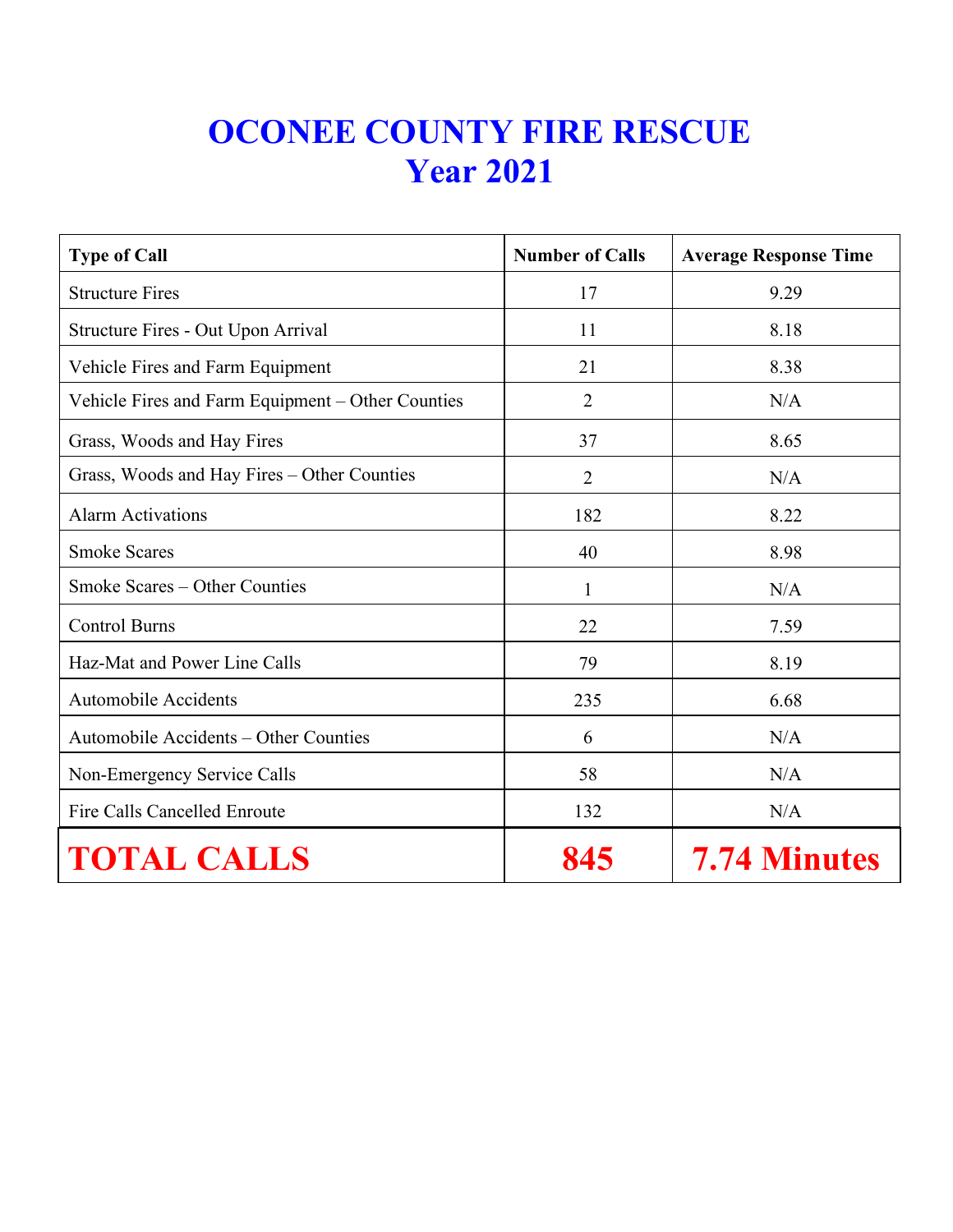

1997 (477 Calls) 1998 (518 Calls) 1999 (628 Calls) 2000 (630 Calls) 2001 (743 Calls) 2002 (739 Calls) 2003 (684 Calls) 2004 (795 Calls) 2005 (750 Calls) 2006 (787 Calls) 2007 (903 Calls) 2008 (801 Calls) 2009 (747 Calls) 2010 (785 Calls) 2011 (764 Calls) 2012 (730 Calls) 2013 (666 Calls) 2014 (798 Calls) 2015 (714 Calls) 2016 (855 Calls) 2017 (912 Calls) 2018 (838 Calls) 2019 (808 Calls) 2020 (808 Calls) 2021 (845 Calls)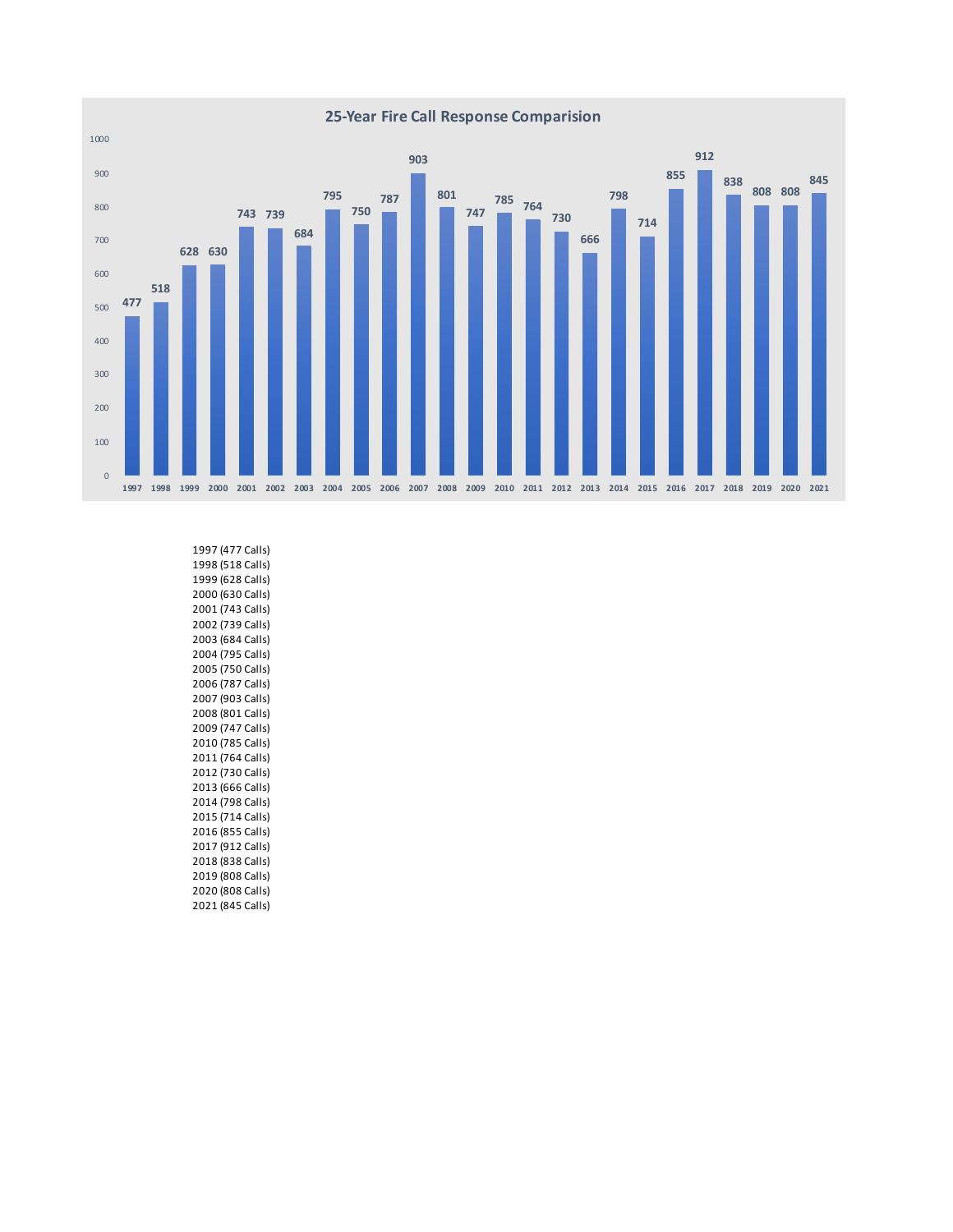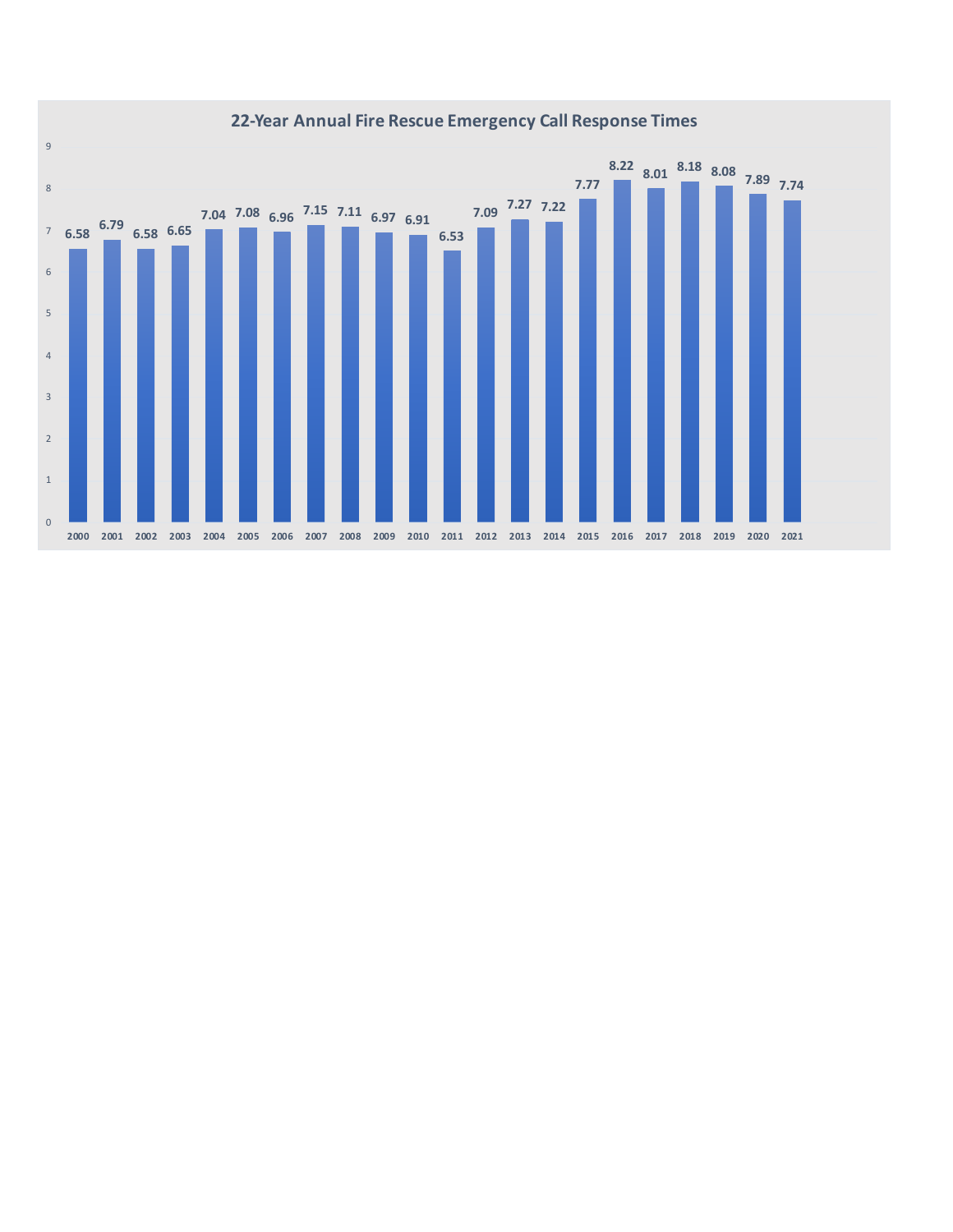

**Station 1 - Watkinsville = 291 Fire Calls Station 2 - South Oconee = 50 Fire Calls Station 4 - Dark Corner = 59 Fire Calls Station 5 - East Oconee = 25 Fire Calls Station 6 - High Shoals = 74 Fire Calls**

**Station 7 - North Oconee = 113 Fire Calls**

**Station 8 - Barber Creek = 233 Fire Calls**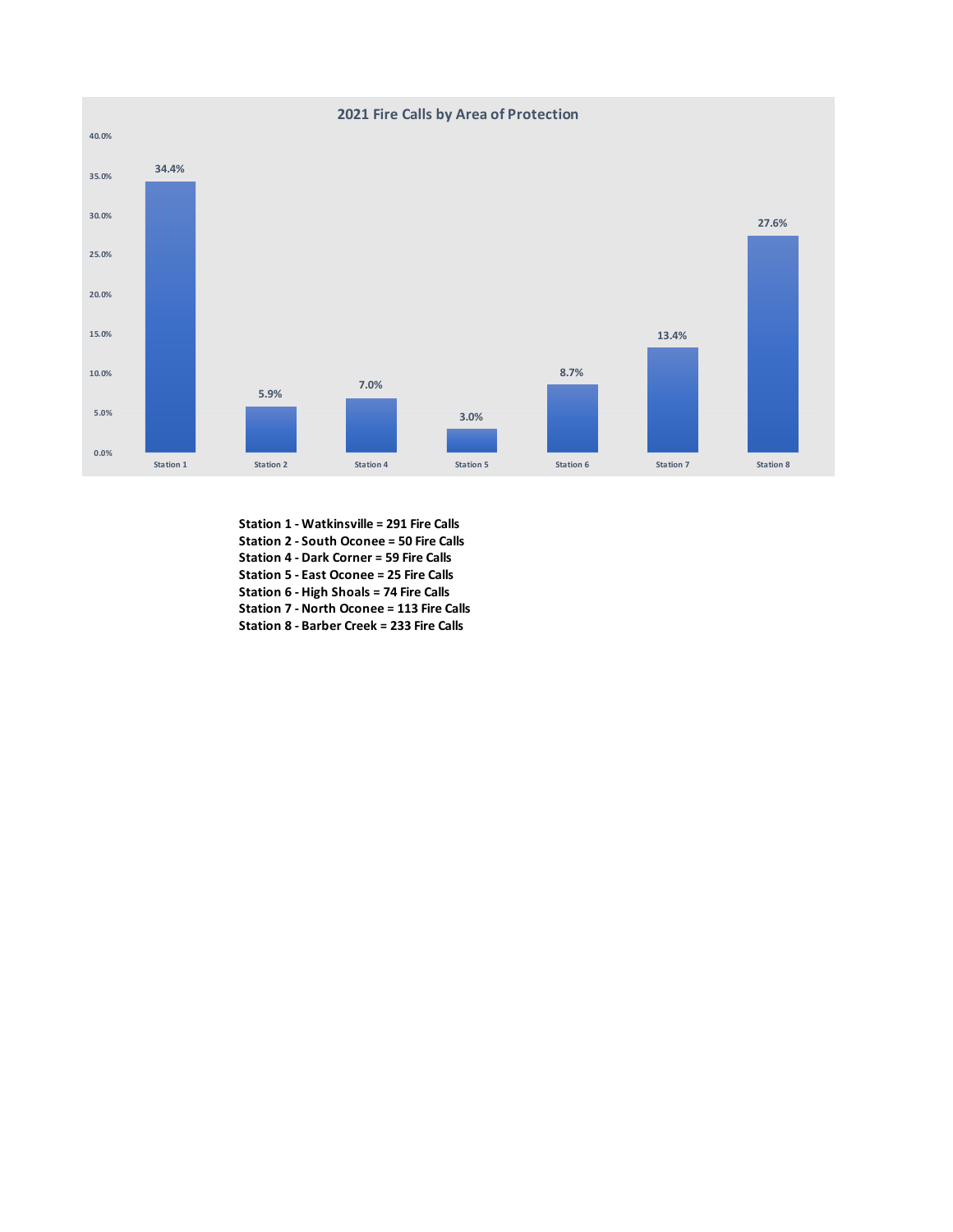

- Station 1 Watkinsville = (2) Station 2 - South Oconee = (1) Station 4 - Dark Corner = (1) Station 5 - East Oconee = (1) Station 6 - High Shoals = (1)
- Station 7 North Oconee = (3)
- Station 8 Barber Creek = (7)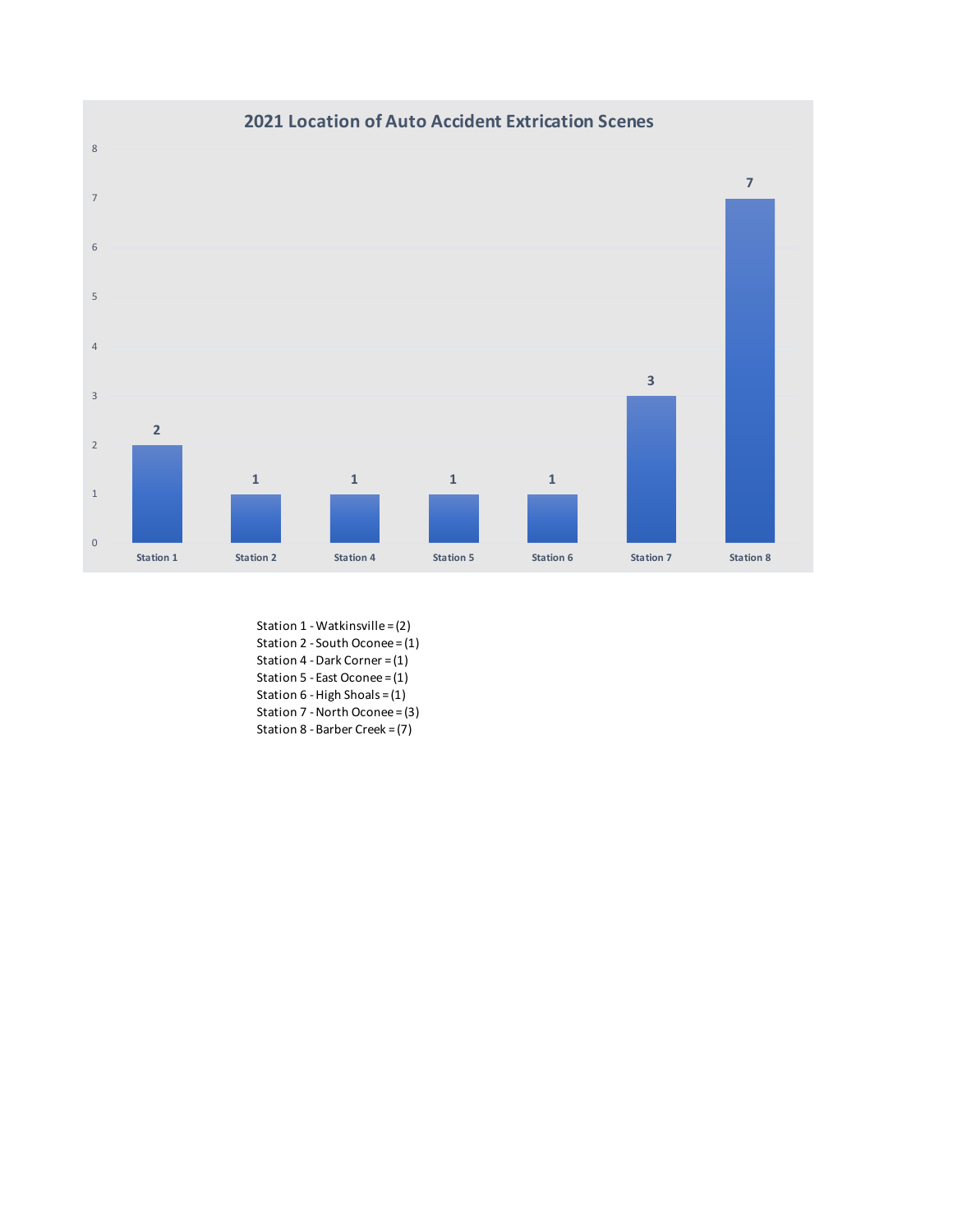## **2020 Mutual Aid & Automatic Aid**

**Mutual Aid Received:**

**7/18 = Vehicle Fire – 10 Loop & Jennings Mill Road –** *to* **Oconee**

**Mutual Aid Given:**

**5/28 = House Fire – 1560 Beaverdam Road –** *to* **Morgan 6/5 = 18-Wheeler Truck Fire – Highway 15 –** *to* **Greene 6/29 = Backfill ACCFD Station 2 –** *to* **ACCFD 7/10 = Auto Accident – Highway 316 & Craft Road –** *to* **Barrow – not requested \* 7/18 = Auto Accident w/ Extrication – Highway 15 at County Line –** *to* **Greene 7/27 = House Fire – 1565 Price Mill Road –** *to* **Morgan 8/10 = Chicken Houses Fire – 1981 Beaverdam Road –** *to* **Morgan 8/12 = Auto Accident – Highway 29 & Fowler Mill Road –** *to* **ACCFD – not requested 8/13 = Auto Accident – Highway 316 near county line –** *to* **Barrow – not requested 12/21 = Auto Accident w/ Extrication – Jones Wood Rd. & High Shoals Rd. –** *to* **Morgan**

**Automatic Aid Received:**

**Automatic Aid Given: 2/7 = Mobile Home Fire – 4591 Athens Highway –** *to* **Morgan 3/5 = Person in Truck in River – 1521 High Shoals Road –** *to* **Morgan 6/22 – Chicken House Fire – 3181 High Shoals Road –** *to* **Morgan** 

**\* Responding Department Cancelled Enroute to Call**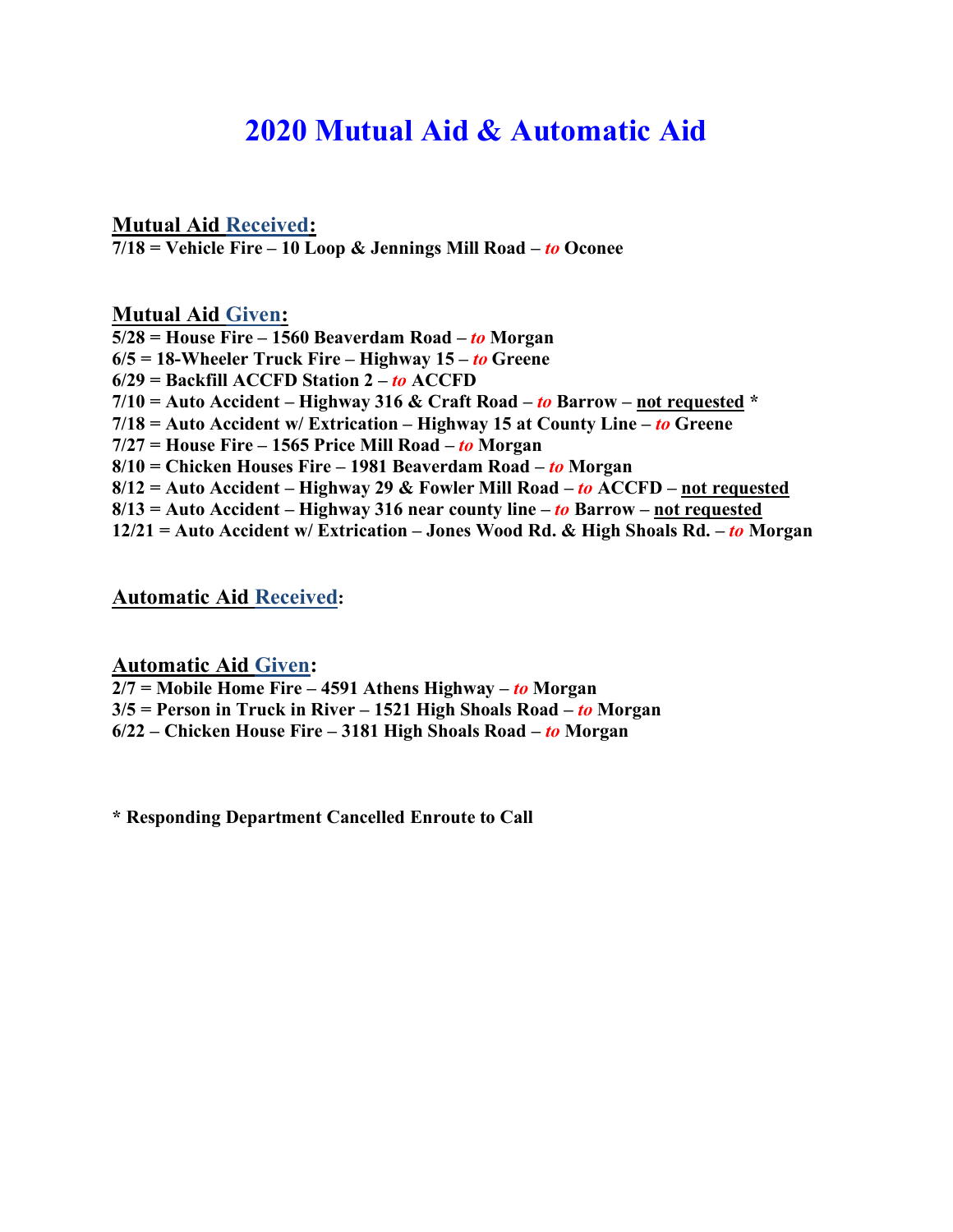

2000 2001 2002 2003 2004 2005 2006 2007 2008 2009 2010 2011 2012 2013 2014 2015 2016 2017 2018 2019

**Year 2000 - 29th in State Year 2001 - 21st in State Year 2002 - 18th in State Year 2003 - 12th in State Year 2004 - 8th in State Year 2005 - 11th in State Year 2006 - 14th in State Year 2007 - 8th in State Year 2008 - 5th in State Year 2009 - 9th in State Year 2010 - 11th in State Year 2011 - 10th in State Year 2012 - 10th in State Year 2013 - 6th In State Year 2014 - 5th In State Year 2015 - 8th In State Year 2016 - 7th In State Year 2017 - 7th In State Year 2018 - 6th In State Year 2019 - 7th In State Year 2020 - COVID Year 2021 - COVID**

**0**

**10**

**20**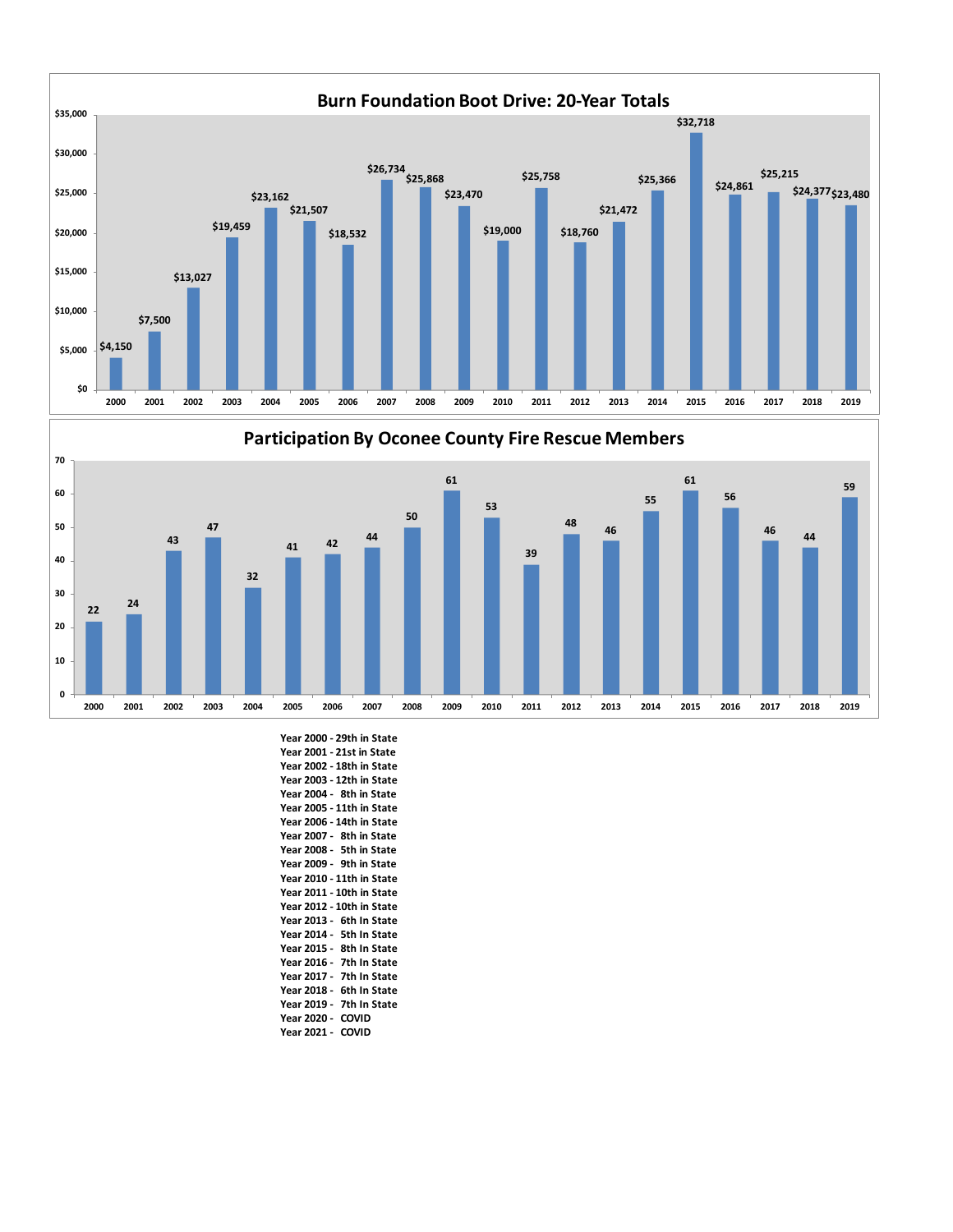

## **MEDICAL STATISTICS**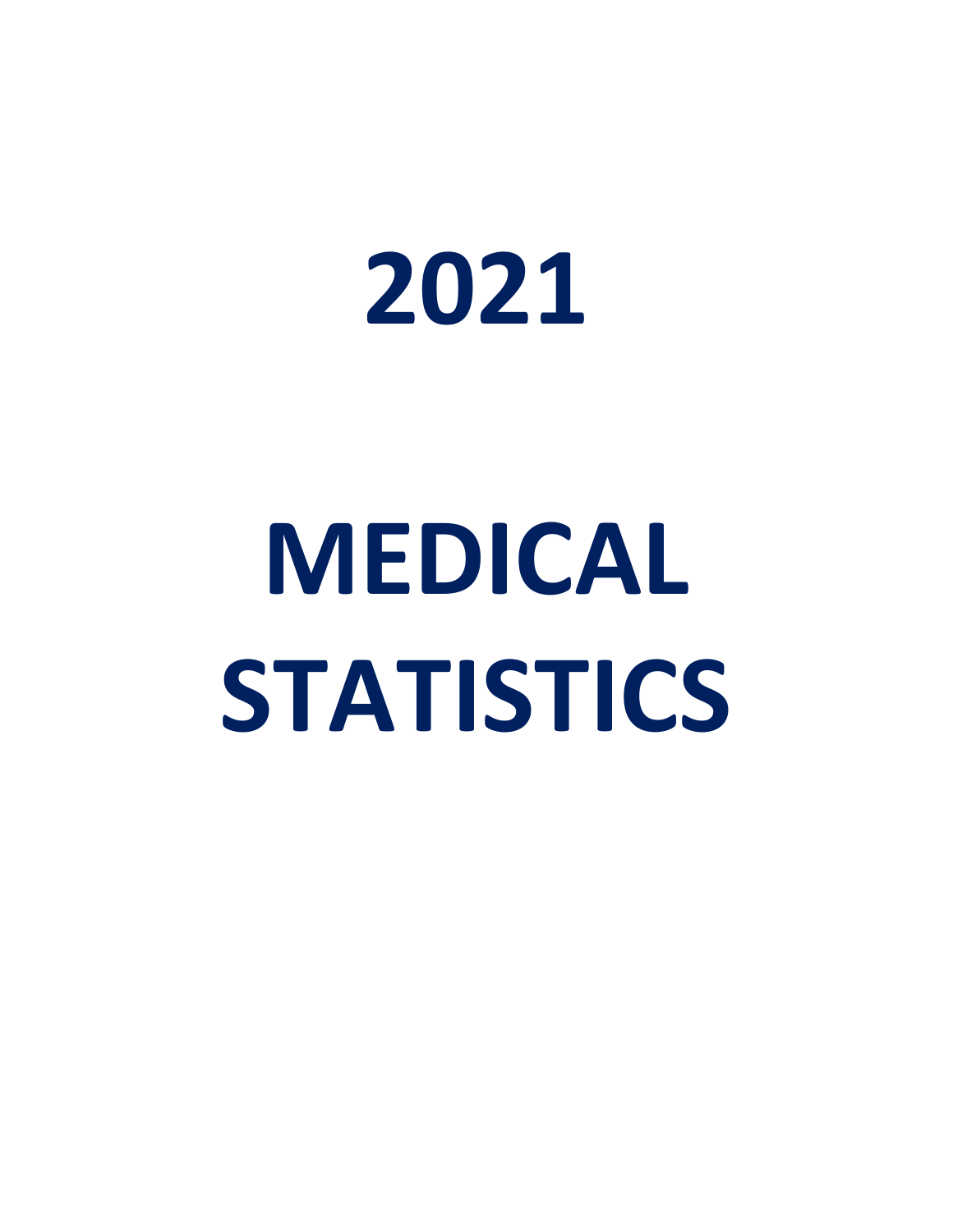

2008 = 1587 Medical Calls 2009 = 1621 Medical Calls 2010 = 633 Medical Calls 2011 = 1690 Medical Calls 2012 = 1870 Medical Calls 2013 = 1885 Medical Calls 2014 = 2038 Medical Calls 2015 = 2148 Medical Calls 2016 = 2357 Medical Calls 2017 = 2475 Medical Calls 2018 = 2665 Medical Calls 2019 = 2714 Medical Calls 2020 = 2752 Medical Calls 2021 = 3050 Medical Calls